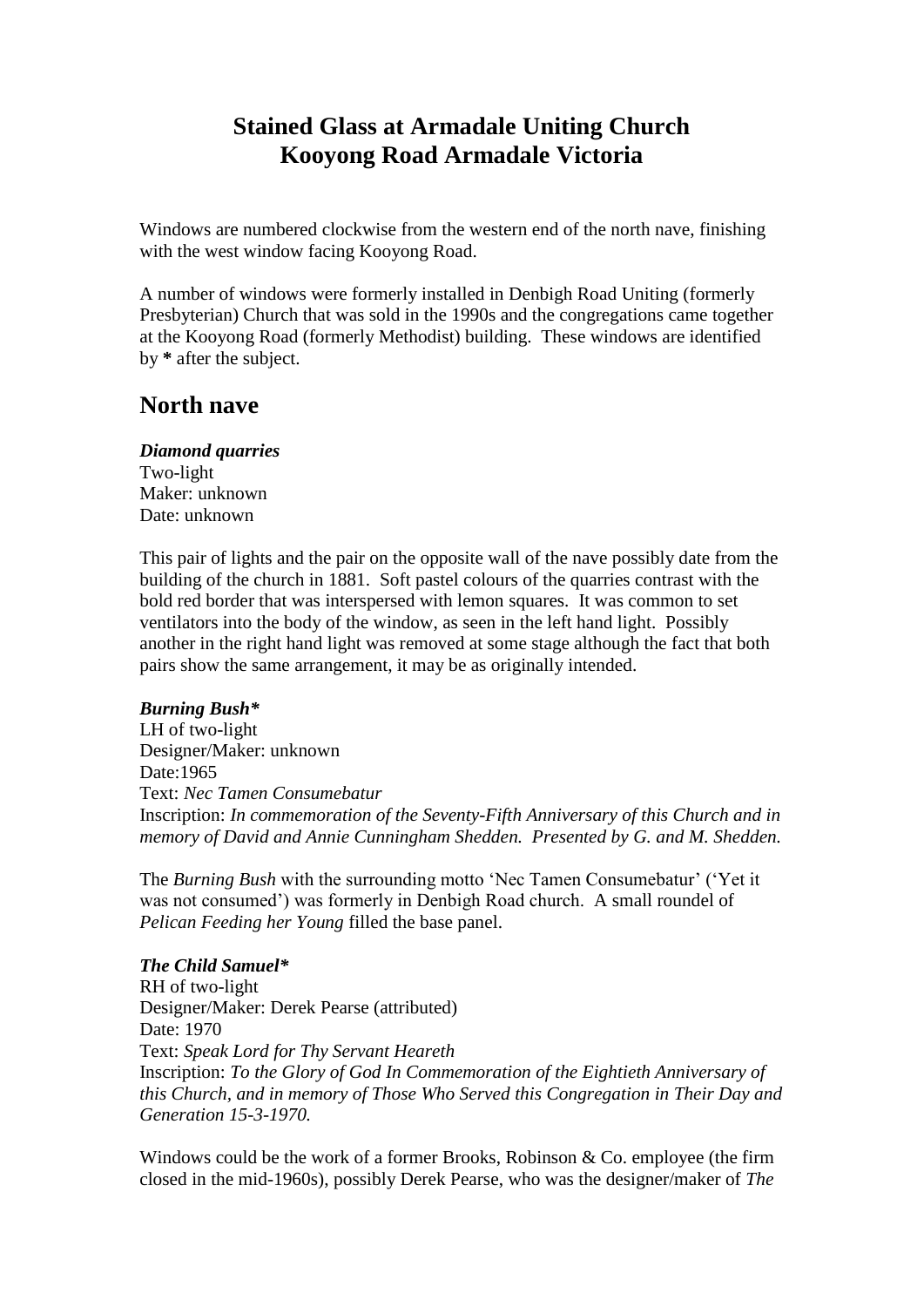*Good Samaritan*, another window in the Denbigh Road church. Each light has a predominantly red border, added to fill the larger opening than its original setting and in colours chosen to approximately match the adjacent windows in the Kooyong Road church.

## *Follow Me*

LH of two-light Designer/Maker: Brooks, Robinson & Co. Date: c.1957 Text: n/a Inscription: *To the Glory of God and in Honoured Memory of the Pioneers of this Church*

In August 1957 the Reverend A.E. Waite ordered a single light, measuring approximately 97 x 24 inches, from Brooks, Robinson & Co. The window was made up from a cartoon previously used for an unnamed church at Yea, most likely drawn by William Kerr-Morgan who was head of the stained glass studio after 1923 until the early 1960s. The canopy and base were clearly designed to match the adjacent light, *Christ and the Children*.

## *Christ and the Children*

RH of two- light Designer/Maker: Mathieson & Gibson Date: unknown [post 1935] Text: n/a Inscription: *In loving memory of Ann Graham beloved sister of Stanley Elliott and loving mother of Sidney and Stanley who passed away 11th Oct. 1935*

William Mathieson and David Gibson set up in business in about 1929. Mathieson was formerly employed at Brooks, Robinson & Co. and Gibson had trained in England as a glass-painter before coming to Australia in 1912 to work for William Montgomery, Melbourne's leading stained glass artist until his death in 1927. The clean painting style was typical of their earlier work.

## *Christ the Teacher*

Two-light Designer/Maker: Brooks, Robinson & Co. Date: 1958 Text: n/a: Inscription: *To the Glory of God and in honoured memory of Charles Frederick Hawkins, 1872 -1941 And of his wife Georgina Gertrude Hawkins, 1880-1958. Faithful Servants of Jesus Christ.*

The Reverend Waite ordered this window of two lights each measuring approximately 97 x 24 inches in December 1958, therefore it was likely installed in the following year. The figure of Christ was focus of the left hand light with some of those who gathered to hear Him speak filled the right hand light. It was taken from a design by Clayton & Bell of London, which can be seen in *The Sermon on the Mount* at the Chapel of St. Peter at Melbourne Grammar, South Yarra. Brooks, Robinson adapted it for other settings on many occasions from the 1890s.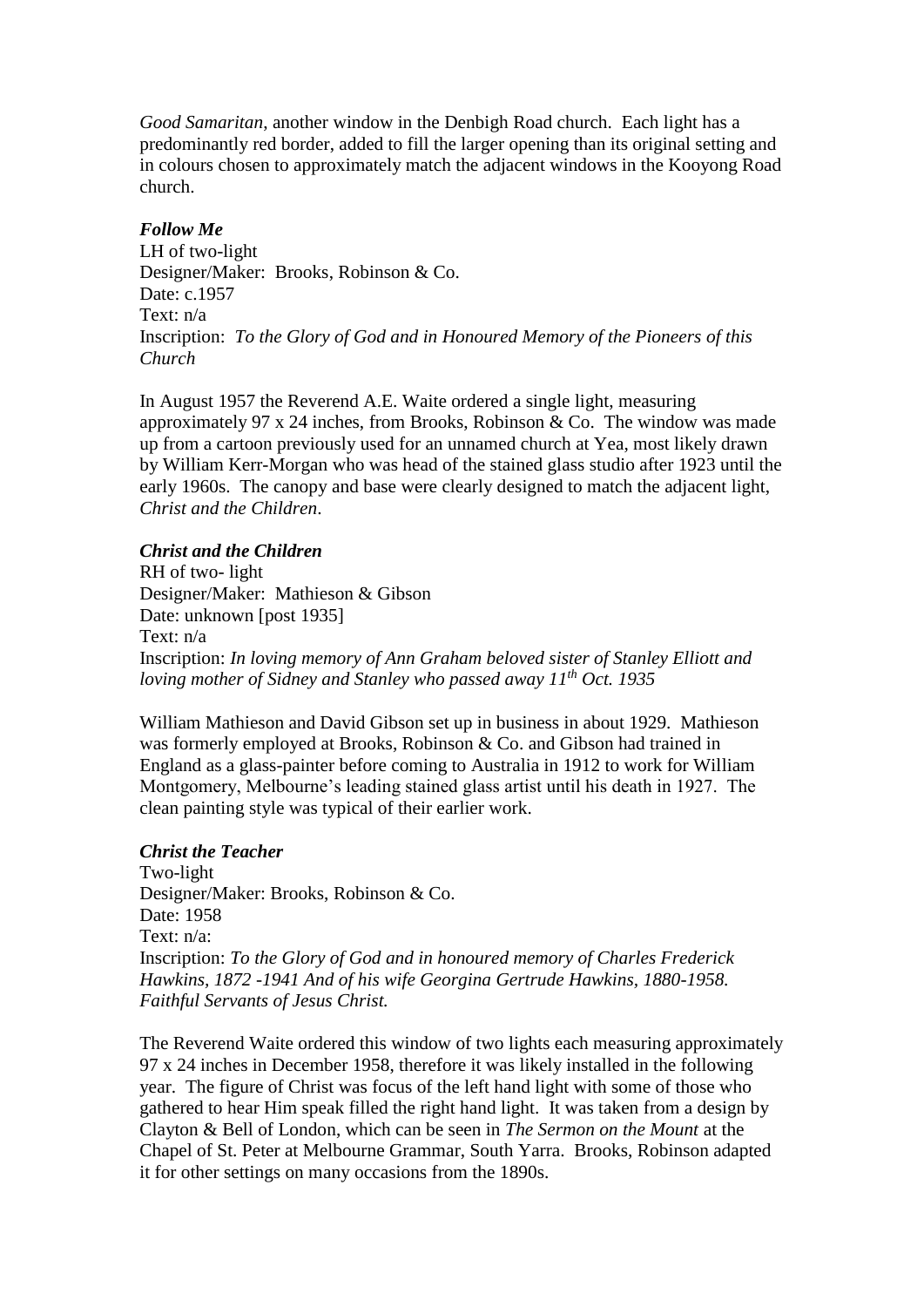When originally installed in the Denbigh Road church it occupied the fourth of the five-light window in the north transept. The windows from left to right facing were, *Christ the Teacher*, *Charity of Dorcas*, *The Good Shepherd*, and *Jesus in the House of Martha and Mary*. The fifth window was a diamond quarry leadlight.

## **North Transept**

## *Charity of Dorcas\** LH of three-light Designer/Maker: Derek Pearse (attributed) Date: unknown [post-1967] Text: *She filled her days with acts of kindness and charity Acts 9:36* Inscription: *To the Glory of God in Loving Memory of Sarah Ann Gough a devoted and loved member of the church at Armadale and Branxholme. Died 24th August 1967.*

The three lights in the north transept were all reinstalled from the Denbigh Road church after a predominately purple border was added to fill the wider window openings at Kooyong Road. The window is attributed to Derek Pearse on stylistic grounds.

When originally installed in the Denbigh Road church it occupied the second of the five-light window in the north transept. The windows from left to right facing were, *Christ the Teacher*, *Charity of Dorcas*, *The Good Shepherd*, and *Jesus in the House of Martha and Mary*. The fifth window was a diamond quarry leadlight.

## *The Good Shepherd***\***

Centre of three-light Designer/Maker: Brooks, Robinson & Co. Date: 1928 Text: *I Am the Good Shepherd* Inscription: *In Memory of John Glass Cramond, for many years an Elder and Session Clerk of this Church. Presented by J. and A.T. 1928.*

The memorial to Mr. and Mrs. Cramond was ordered on 6 January 1928 from Brooks, Robinson & Co. by 'Mr. Tallant', no doubt the same indicated by his initials in the inscription. It measured approximately 207 x 24 inches. The cartoon was a very popular version of the subject that had been originally prepared by John Hughes in the late 1880s and reused by Brooks, Robinson & Co. over many years.

(A Dr. Gordon Murray Tallent had a transom window dedicated to his memory at the Denbigh Road church in 1961; *Christ Washing the Feet of Peter*, now resides in the meeting room of Trinity Uniting Church, Brighton.)

When originally installed in the Denbigh Road church it occupied the central light of the five-light window in the north transept. The windows from left to right facing were, *Christ the teacher*, *Charity of Dorcas*, *The Good Shepherd*, and *Jesus in the House of Martha and Mary*. The fifth window was a diamond quarry leadlight.

## *Jesus in the House of Martha and Mary\**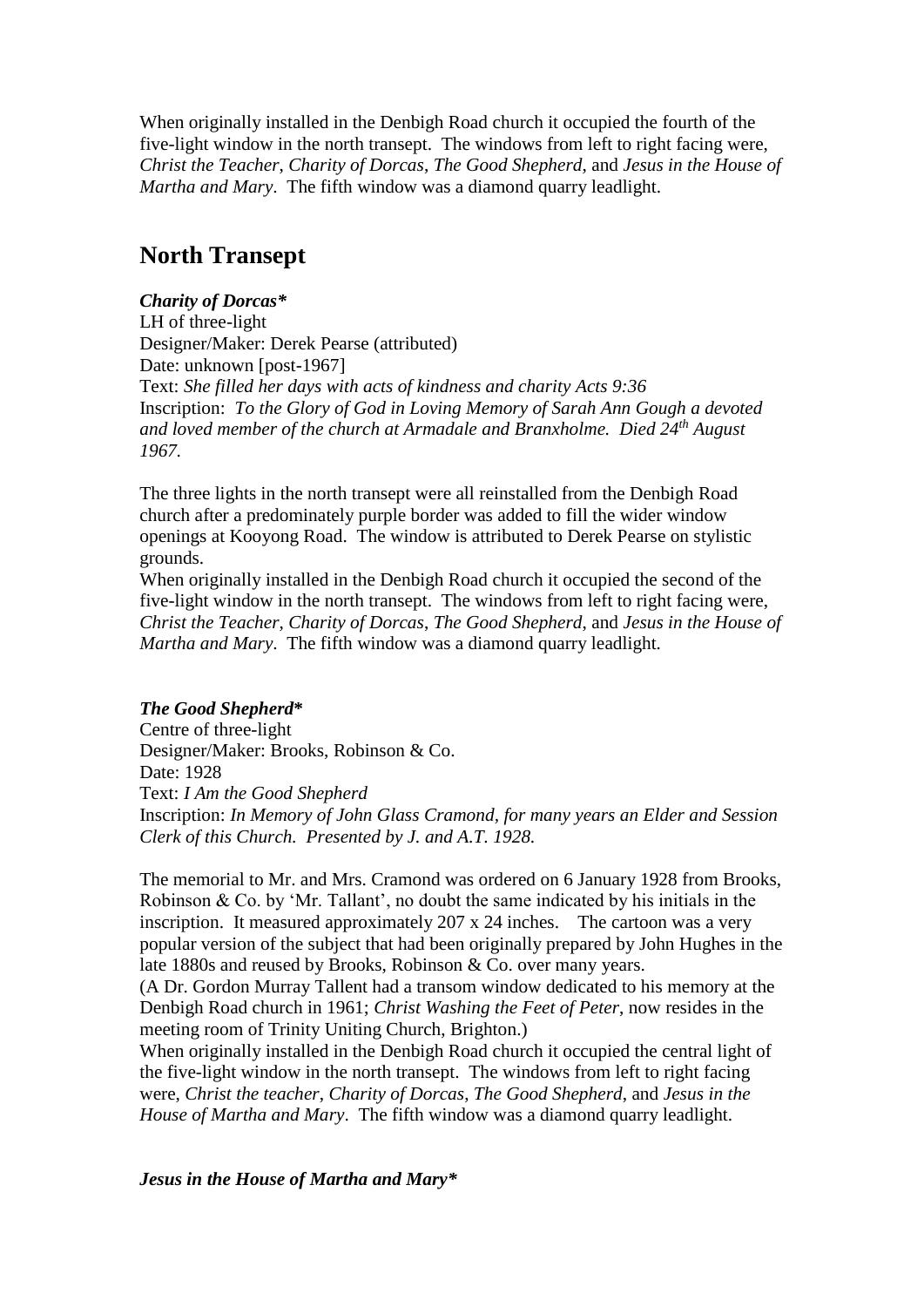RH of three-light Designer/Maker: unknown Date: unknown Text: *Now Jesus Loved Martha and Mary* Inscription: *To the Glory of God in memory of Agnes Deborah Thom a lifelong member of the congregation and her loved husband Francis Edward Thom from their loving children*

When originally installed in the Denbigh Road church it occupied the fourth of the five-light window in the north transept. The windows from left to right facing were, *Christ the Teacher*, *Charity of Dorcas*, *The Good Shepherd*, and *Jesus in the House of Martha and Mary*. The fifth window was a diamond quarry leadlight.

# **East wall**

Leadlights were installed in the transom lights above doors at the east end; each depicted simple cross in a diamond quarry matrix.

# **South transept**

## *Parable of the Talents\**

LH of three-light Designer/Maker: Phoenix Studios (attributed) Date: 1967 Text: *Well done, thou good and faithful servant* Inscription: *To the Glory of God in affectionate memory of Robert Hugh Cornwell. A lifelong member of this church Treasurer of the Board of Management for twenty six years. Died March 13th 1966.*

The window was designed in the style of Brooks, Robinson  $\&$  Co. and, as the firm had closed by 1967, it is probably the work of Joseph Stansfield, the firm's last designer and head of the stained glass studio. After the closure he teamed up with Jim Lynch, foreman of the leadlight studio, to form Phoenix Studios.

The window was unveiled and dedicated at an 11 am service in the Denbigh Road church on Sunday 4 June 1967.

When originally installed in the Denbigh Road church it occupied the second of the five-light window in the south transept. The windows from left to right facing were, *Light of the World*, *Parable of the Talents*, *King David*, *Parable of the Loaves and Fishes*, and *The Good Samaritan*. To re-install the window in the larger opening at Kooyong Road, a purple border was added to the original.

## *King David\**

Centre of three-light Designer/Maker: Brooks, Robinson & Co. Date: 1936 Text: *We Praise Thee God* [on scroll] *Serve the Lord with gladness Come before His presence with singing. Ps.100: V2.*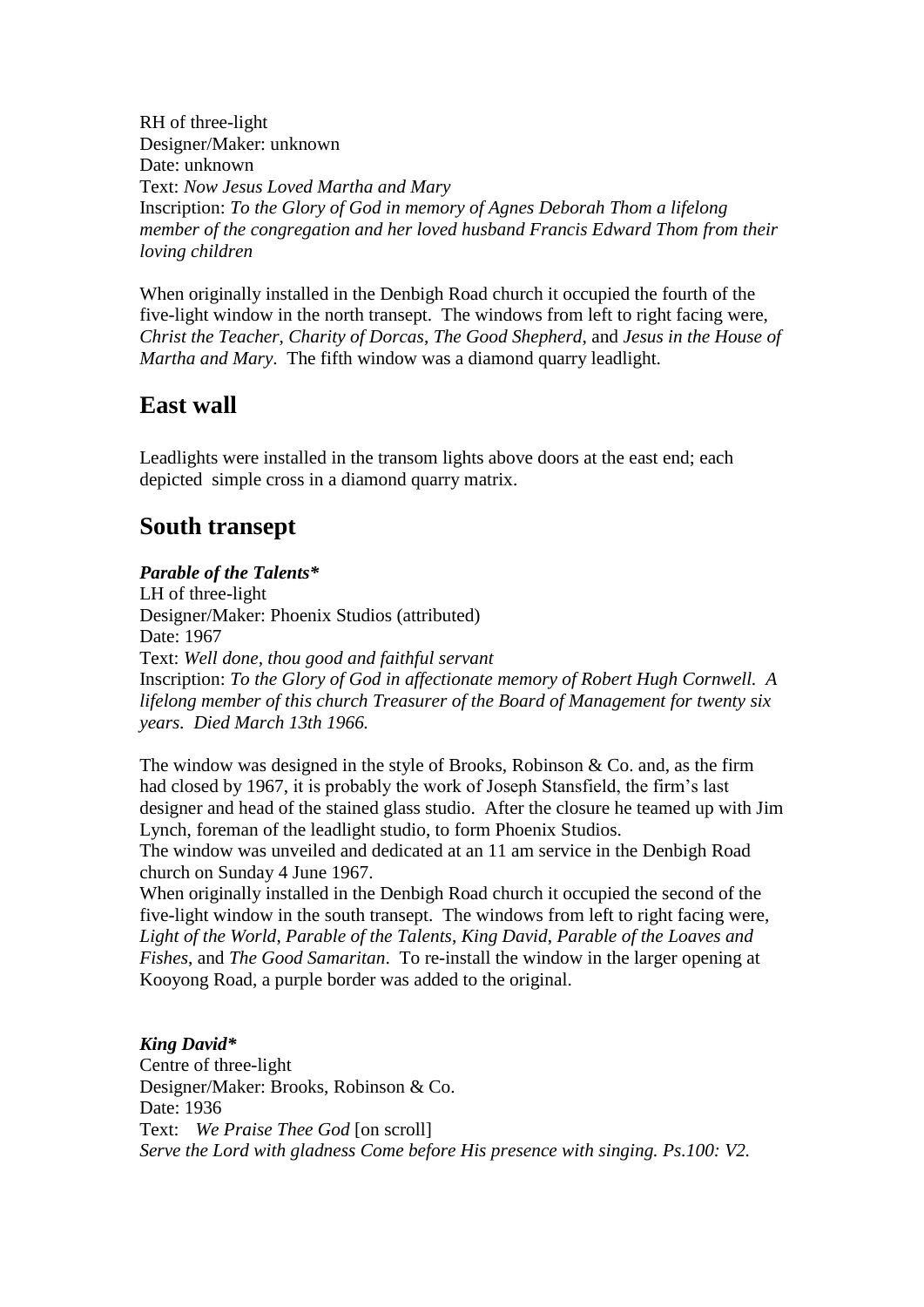Inscription: *In affectionate remembrance of Andrew Winton Jack. For thirty years Choir Master at this Church, he was leader of the young men's Bible Class and for many years a Faithful Elder.*

The Reverend D. Miller ordered the window, *David Playing his Harp* from Brooks, Robinson & Co. on 17 January 1936; size and ornament to match the earlier window of *The Good Shepherd*. It was another popular stock cartoon, enlarged by Mr. McCartney in the draughting office. The selection of the subject was highly suitable for a former Choir Master.

When originally installed in the Denbigh Road church it occupied the central light of the five-light window in the south transept. The windows from left to right facing were, *Light of the World*, *Parable of the Talents*, *King David*, *Parable of the Loaves and Fishes*, and *The Good Samaritan*. To re-install the window in the larger opening at Kooyong Road, a purple border was added to the original.

#### *Parable of the Loaves and Fishes\**

RH of three-light Designer/Maker: Phoenix Studios (attributed) Date: unknown [post-1968] Text: *There is a Lad Here* Inscription: *To the Glory of God in loving memory of Amy Best died 5th July, 1958 the gift of her lifelong friend Rose Elliott died 1st August, 1968.*

See notes for *Parable of the Talents*. No date has been found for the unveiling and dedication.

When originally installed in the Denbigh Road church it occupied the fourth of the five-light window in the south transept. The windows from left to right facing were, *Light of the World*, *Parable of the Talents*, *King David*, *Parable of the Loaves and Fishes*, and *The Good Samaritan*. To re-install the window in the larger opening at Kooyong Road, a purple border was added to the original.

## **South Nave**

*Faith in Armour (Crown of Life)* Two-light Designer/Maker: William Wheildon/Brooks, Robinson & Co. Date: 1921 Text: *Be thou Faithful unto death & I will give thee a Crown of Life* Inscription: n/a

The *Crown of Life* was considered an appropriate text for memorials to men who lost their lives in the First World War. The window was designed by William Wheildon, artist and head of the stained glass department at Brooks, Robinson & Co. and the cartoon was almost certainly the work of George H. Dancey, well-known artist and muralist. The cartoon was used again for a single light First World war memorial at White Hills, Bendigo and also at Lancefield after the Second World War. The badge of the Australian Commonwealth Military Forces was included next to the text in the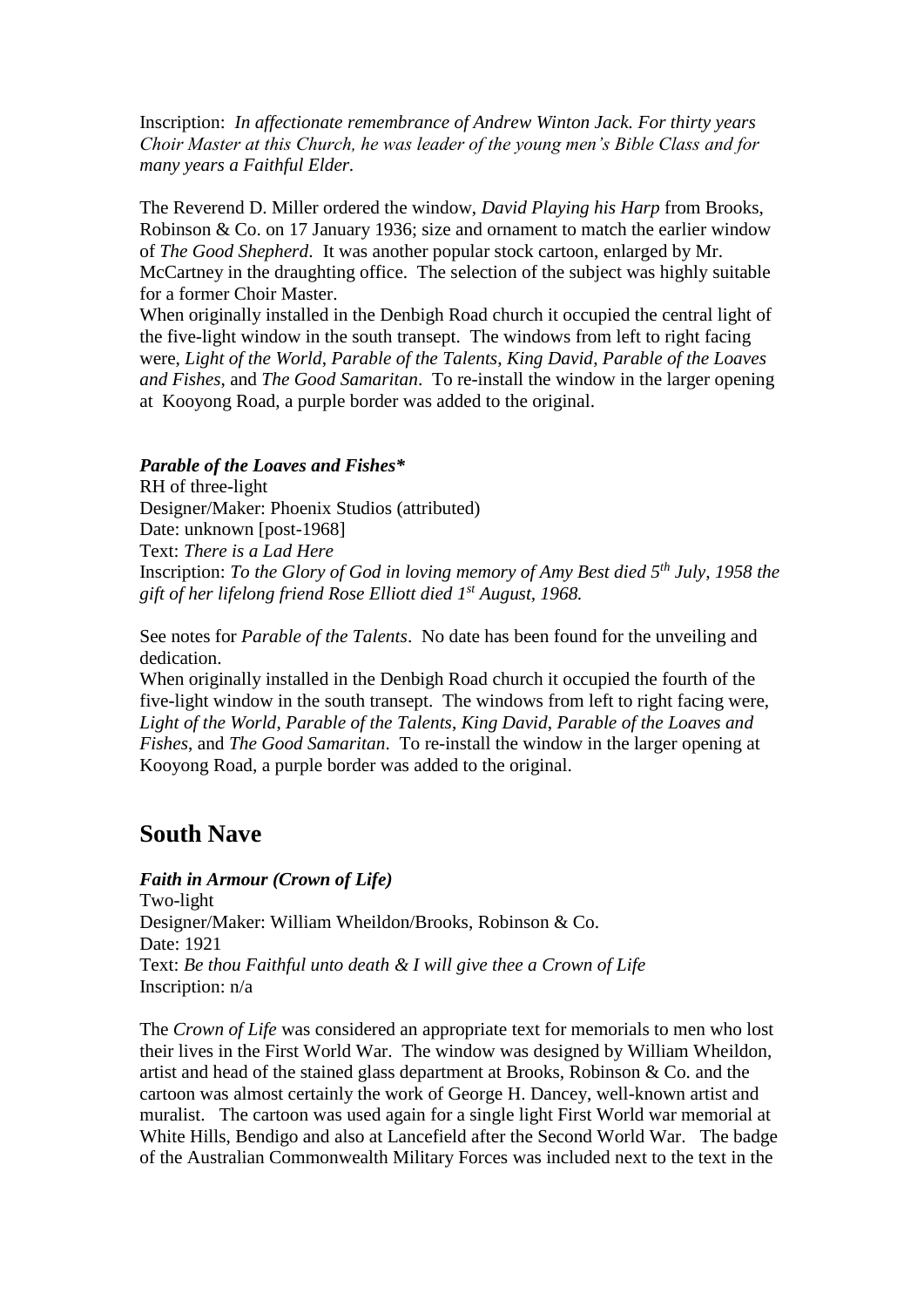base panel. The heads of each window were filled with the Achor, symbol of Hope on the left and the Crown and Crown, symbols of Victory on the right.

The window was unveiled by the Reverend F.J. Nance at a service conducted by the Reverend Brian Wibberley on 11 December 1921. A report in the *Argus* noted the large number of soldiers, nurses and relatives of the servicemen who attended the ceremony.

Names of the men who enlisted and lost their lives were commemorated on two Rolls of Honour, placed at each side of the west end.

## *Zechariah and Elizabeth*

Two-light Designer/Maker: William Wheildon/Brooks, Robinson & Co. Date: 1925 Text: *And they were both righteous before God, walking in a all the commandments and ordinances of the Lord blameless* Inscription: *To the Glory of God and in sacred memory of, Samuel Mitchell and also his wife Elizabeth Jane Mitchell. For 32 years Faithful Members of this Church. Entered into Life 23rd May 1923. Entered into Life 22nd Nov. 1924.*

On 18 September 1925, the Reverend Williams ordered the two-light window of *Zechariah and Elizabeth* from Brooks, Robinson & Co. The lights each measured approximately 96 x 24 inches. Wheildon designed the window, and it was probable that Dancey drew up the cartoons. Two small images in the upper section of each light were most unusual images that were taken from a German Bible.

#### *Christ and the Children\**

LH of two-light Designer/Maker: Mathieson & Gibson Date: 1940 Text: *Remember now thy Creator and the days of thy Youth* Inscription: *In loving memory of Amy Paterson A life of joyous faithful service. Gift of the Choir and Friends 23.4 .1940*

This and the window of the same subject on the north nave were made from the same cartoon by Mathieson & Gibson, and around the same time. It would not have been expected that they would ultimately end up in the same building more than half a century later. To fill the wider opening in the Kooyong Road church, a predominantly red border was added.

## *Follow Me\**

RH of two-light window Designer/maker: Mathieson & Gibson Date: Text: *Follow Me and I will make you Fishers of Men* Inscription: *In loving memory of Mrs. Robert McClelland a member of this church for 32 years A devoted wife a true friend Obit. 5.8.38*

The two lights are likely to have been made around the same time as the glasspainting and styles are very alike. The Sea of Galilee can be seen as backdrop to both scenes and help to unite the two subjects. An example of Brooks, Robinson's version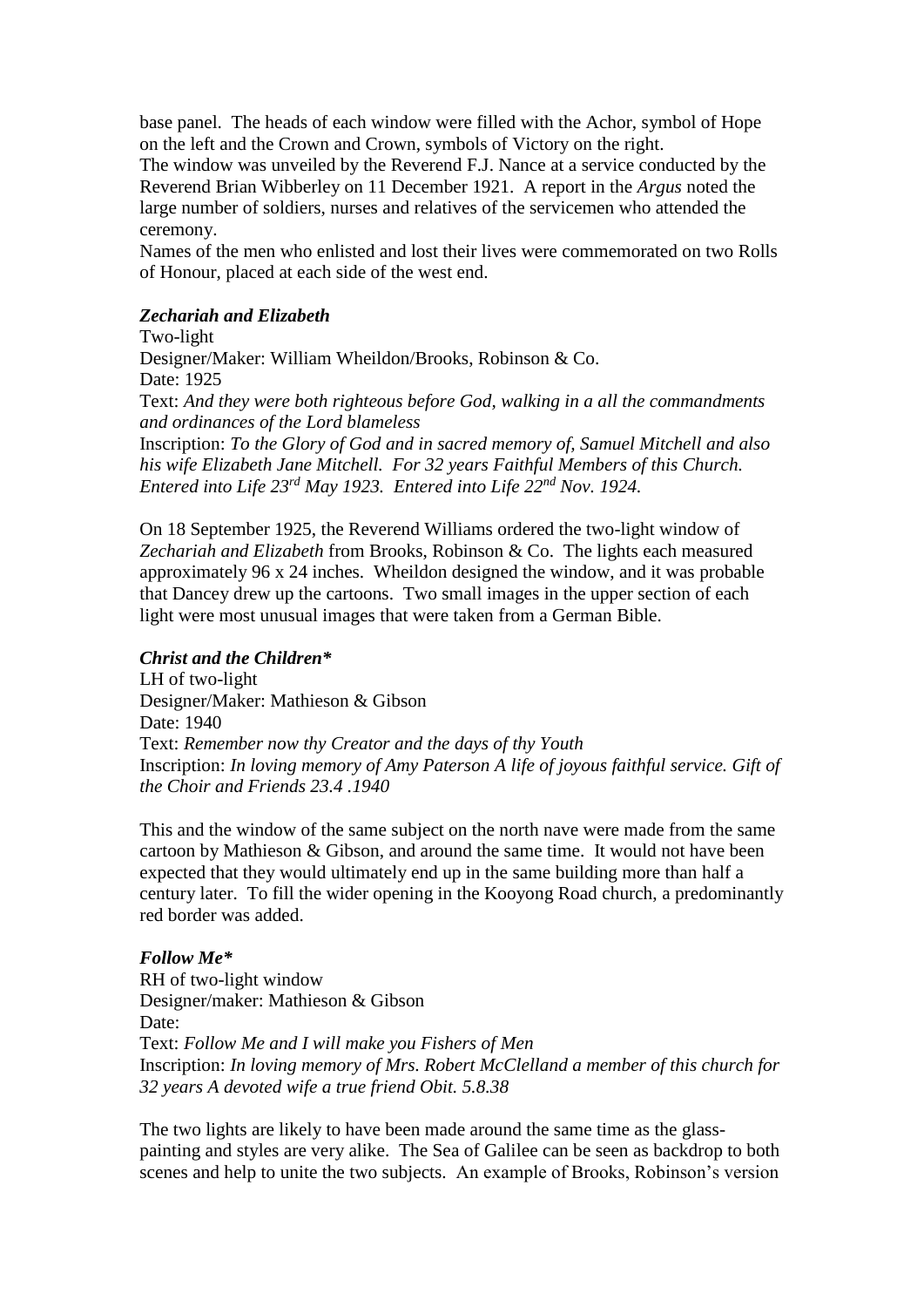of *Follow Me* can be seen in the north nave. To fill the wider opening in the Kooyong Road church, a predominantly red border was added.

### *Diamond quarries*

Two-light Maker: unknown Date: unknown

This pair of lights and the pair on the opposite wall of the nave possibly date from the building of the church in 1881. Soft pastel colours of the quarries contrast with the bold red border that was interspersed with lemon squares. It was common to set ventilators into the body of the window, as seen in the left hand light. Possibly another in the right hand light was removed at some stage although the fact that both pairs show the same arrangement, it may be as originally intended.

## **West wall**

## *Resurrection\**

LH of three-light Designer/Maker: Phoenix Studios (attributed) Date: 1973 Text: *I Know that my Redeemer Liveth* Inscription: *To the Glory of God in memory of Noel Bell Challen For 50 years a member of this Church and for 10 years Session Clerk Died September 22nd 1972. The Gift of his family & the Congregation.*

Although the designer/maker of the window remains unknown it is likely to be the work of Joseph Stansfield and his partner Jim Lynch at Phoenix Studios. The window was unveiled at the 11 am service on Sunday 4 November 1973 in the Denbigh Road church. To re-install the window in the larger opening at Kooyong Road, a purple border was added to the original.

## *Christ, the Light of the World\**

Centre of three-light Designer/Maker: Brooks, Robinson & Co. (attributed) Date: 1963 Text: *Light of the World* Inscription: *To the Glory of God in loving memory of David Steel, for many years Member, Elder and Session Clerk of this Church. Died 3rd. January 1961.*

The window is attributed to Brooks, Robinson & Co. on stylistic grounds, and a cartoon of this version of the *Light of the World* survives in a private collection. The window was unveiled and dedicated at the 11 am service on Sunday 7 July 1963. When originally installed in the Denbigh Road church it occupied the first of the fivelight window in the south transept. The windows from left to right facing were, *Light of the World*, *Parable of the Talents*, *King David*, *Parable of the Loaves and Fishes*, and *The Good Samaritan*. To re-install the window in the larger opening at Kooyong Road, a purple border was added to the original.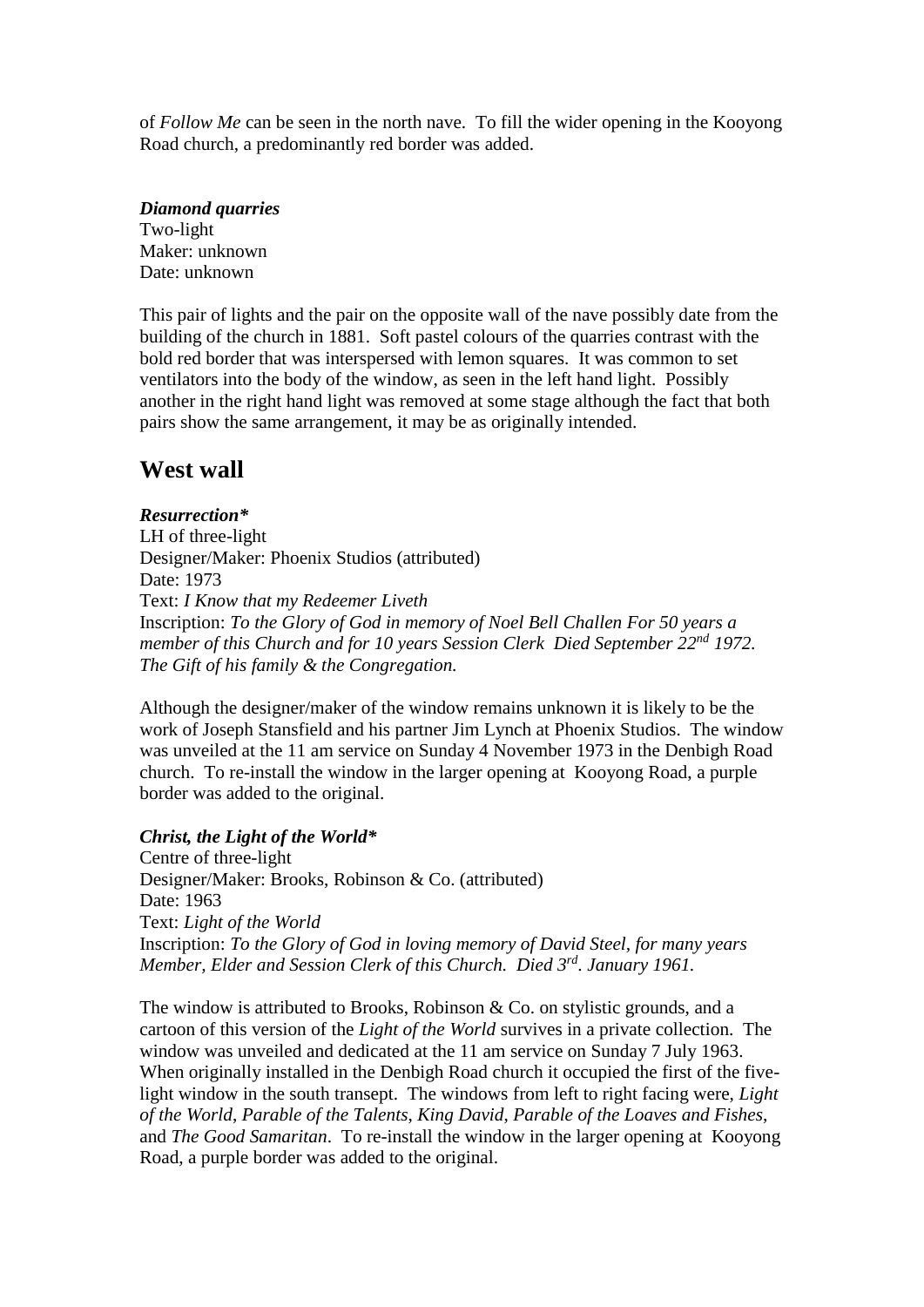*The Good Samaritan\** RH of three-light Designer/Maker: Derek Pearse Date: unknown Text: *Go and Do Likewise* Inscription: *To the Glory of God. A greatful (sic) tribute to all from this congregation who served King and Country in the Second World War-A.D. 1939-1945. These gave their lives Keith Cattanach Alan L. Malcolm Victor Corless Trevor E. Roberts James W. Leitch John H. Steel Leonard W. Malcolm Kedron F. Turner Douglas Wrathall 'Greater love hath no man than this, that a man lay down his life for his friends'. John 15:13*

Derek Pearse adapted a traditional version of the subject to reflect its purpose as a soldier memorial by adding bandaged wounds to the injured man. When originally installed in the Denbigh Road church it occupied the fifth of the five-

light window in the south transept. The windows from left to right facing were, *Light of the World*, *Parable of the Talents*, *King David*, *Parable of the Loaves and Fishes*, and *The Good Samaritan*. To re-install the window in the larger opening at Kooyong Road, a purple border was added to the original.

[At time of writing the war records of all the men commemorated by the window have not been accessed, however it appears that at least two of them (Keith Cattanach and Douglas Wrathall) died while prisoners of war.]

Compiled by Bronwyn Hughes October 2013 ©

#### **Sources:**

*Argus*, 12 December 1921, p.8; Armadale Presbyterian Church Review Vol.II, No.2, April 1903 Armadale Presbyterian Church Orders of Service for unveiling of windows: Gordon Murray Tallent, June 1961; David Steel, July 1963; Robert Hugh Cornwell, 4 June 1967; Noel Bell Challen, 4 November 1973.

Brooks, Robinson & Co. job books (1923-c.1966)